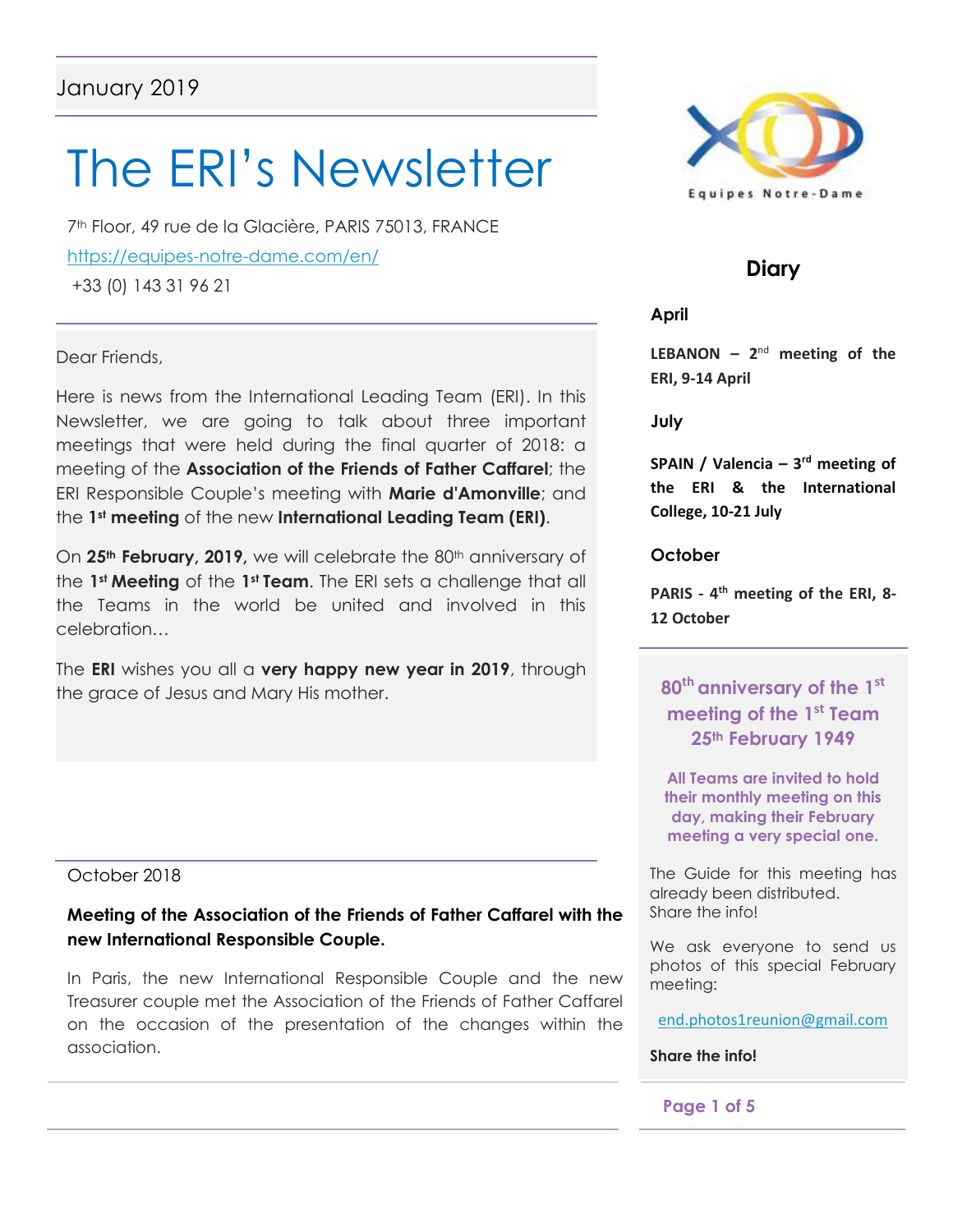## October 2018

#### **Meeting with Marie d'Amonville**

Marie d'Amonville met the International Responsible Couple, Clarita & Edgardo Bernal and the Secretary Couple to the ERI, Paola & Giovanni Cecchini Manara, in order to hear more about her new movement "Life ahead of us" and how the ERI can help and support its development.

Following from this conversation, and after a discussion at the ERI meeting, it was agreed that help would be given in terms of logistics and dissemination.



## **1st meeting of the ERI**

The 1<sup>st</sup> meeting of the new International Team took place last November,  $(18<sup>th</sup> - 23<sup>rd</sup>$  November) in Paris, and the following were present: Clarita & Edgardo Bernal, Bernadette & Sylvestre Minlekibe, Thérèse & Antoine Leclerc, Helena & Paul McCloskey, Mariola & Elizeu Calsing, Dora & João Pedro Sousa, Paola & Giovanni Cecchini Manara (Hermelinda & Arturo Zamperlini were absent for health reasons).

The meeting started with a two-day retreat at Massabielle under the direction of the ERI's Spiritual Counsellor, Father Ricardo Londoño, and was organised around 4 modules: getting to know each other; being part of a team and serving as a team; the spirit of the ERI; and the ERI's mission. The couples used this time to get to know each other better, notably during an extended General Sharing, where they discovered the meaning of this service and of this mission.



# **Social Media**

## **International Facebook**

#### [www.facebook.com/Equipes-](http://www.facebook.com/Equipes-Notre-Dame-International)[Notre-Dame-International](http://www.facebook.com/Equipes-Notre-Dame-International)

We wish **to share** all the activities of your Super-Region or Region. Here is an email address where you can send your photos and news:

[communicationEND18.24@gmail.com](mailto:communicationEND18.24@gmail.com)

Do send us your news...

## **Fátima 2018 Website**

#### [www.endfatima2018.pt](http://www.endfatima2018.pt/)

On this site, you will find **all the documents**, photos, videos, and talks from the most recent international gathering. Important archives, well organised and easily accessible in 5 languages, are available…! Do take a look!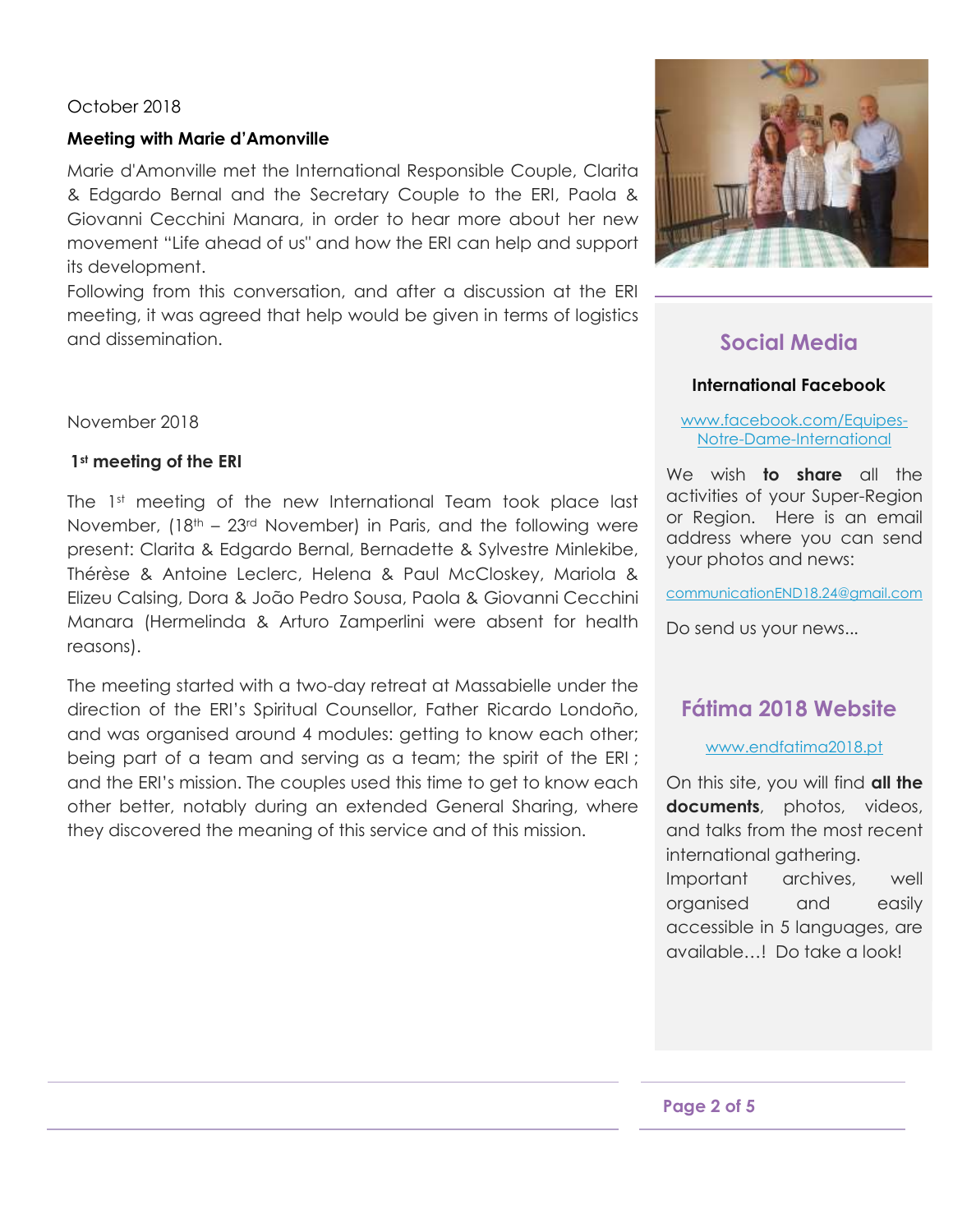





First introductions of the team at Massabielle Last day at Massabielle, already time to leave for Paris



Then back to Paris for four days of intense work, during which all the subjects that will be highlighted during this team's 6-year mandate were defined, along with the objectives and aims of the period 2018-2019.

Each ERI couple that liaises with a Zone presented their assessment of their zone and its programme, and also any difficulties and the aims to be achieved. The Responsible Couple for the Satellite Teams presented their thoughts and orientations for the next six years of service. And the Communication Couple explained their ideas for improving the Movement's internal and external communication.

One of the subjects discussed was the campaign for "The 80<sup>th</sup> anniversary of the 1st meeting of the 1st Team," with the idea that in February 2019 all Teams across the world would hold their Team meetings on this anniversary date, 25<sup>th</sup> February, celebrating it simultaneously and internationally within the Teams Movement.

**Page 3 of 5**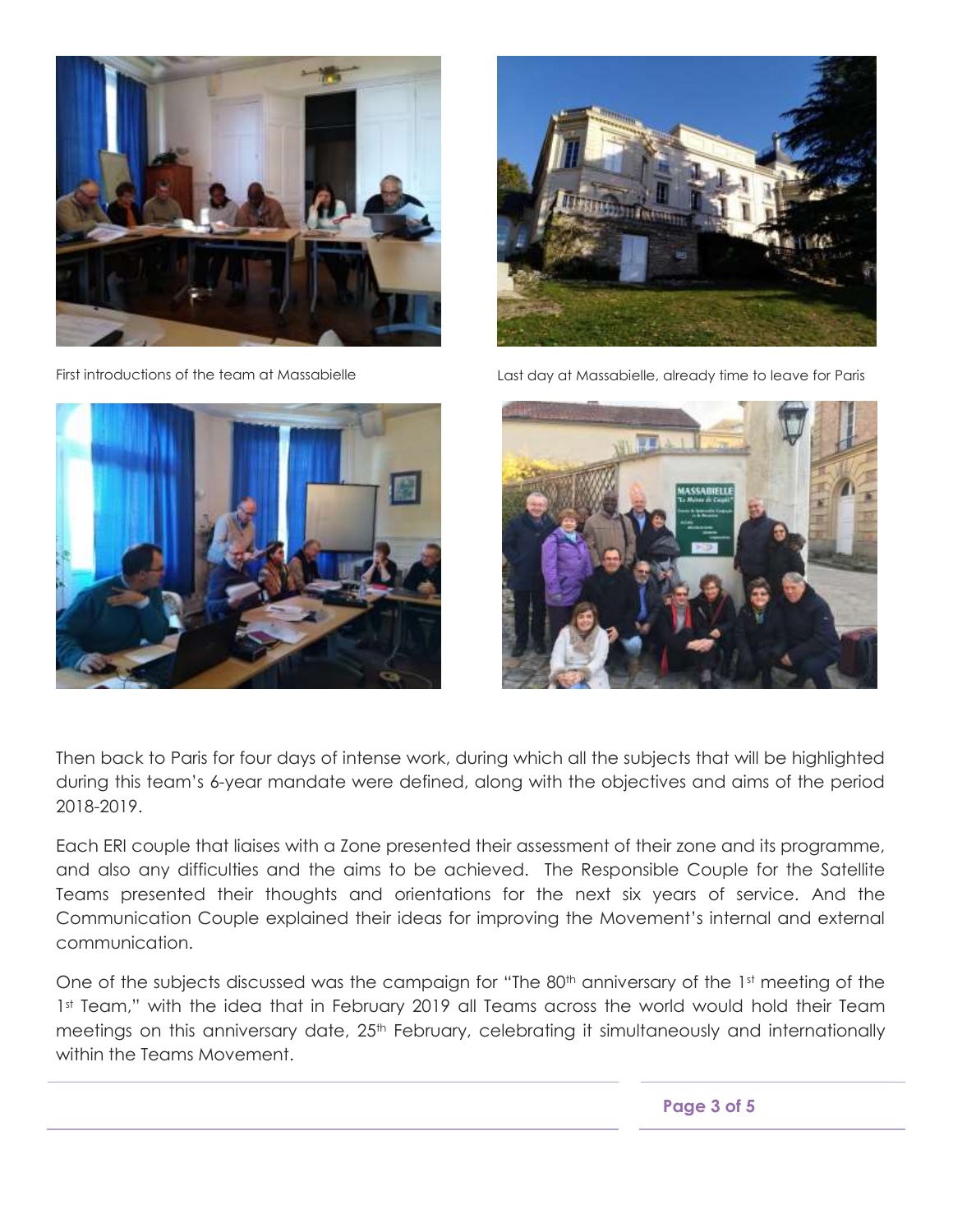At this meeting, we also began to prepare the content of the 2019 College in Valencia.

During this Paris meeting, the name of the new couple, who will liaise the Eurasia Zone and will become members of the ERI from next year, was revealed: Faye & Kevin Noonan, from Australia.

The new couple who were called to service for the Spain Super-Region were introduced to us: Rocío & Pedro Ruiz Berdejo.

There will be some changes in the Hispano-America Super Region that will be introduced at the Valencia College, namely the creation of three new Super-Regions. The Northern Hispano-America Super Region, the Colombia Super Region and the Southern Hispano-America Super Region. The Responsible Couples for these SR have already been chosen! In the Northern one, it is Sofia & Gustavo Hernandez (from Mexico); in Colombia, Juan Guillermo & Mabel Ramírez Acosta; and for the Southern one, Marilu & Charbel Saab, the current Responsible Couple for the Hispano-America Zone.





Moments from the different work sessions that kept this team busy over 4 days from 9am to 7pm



**Page 4 of 5**